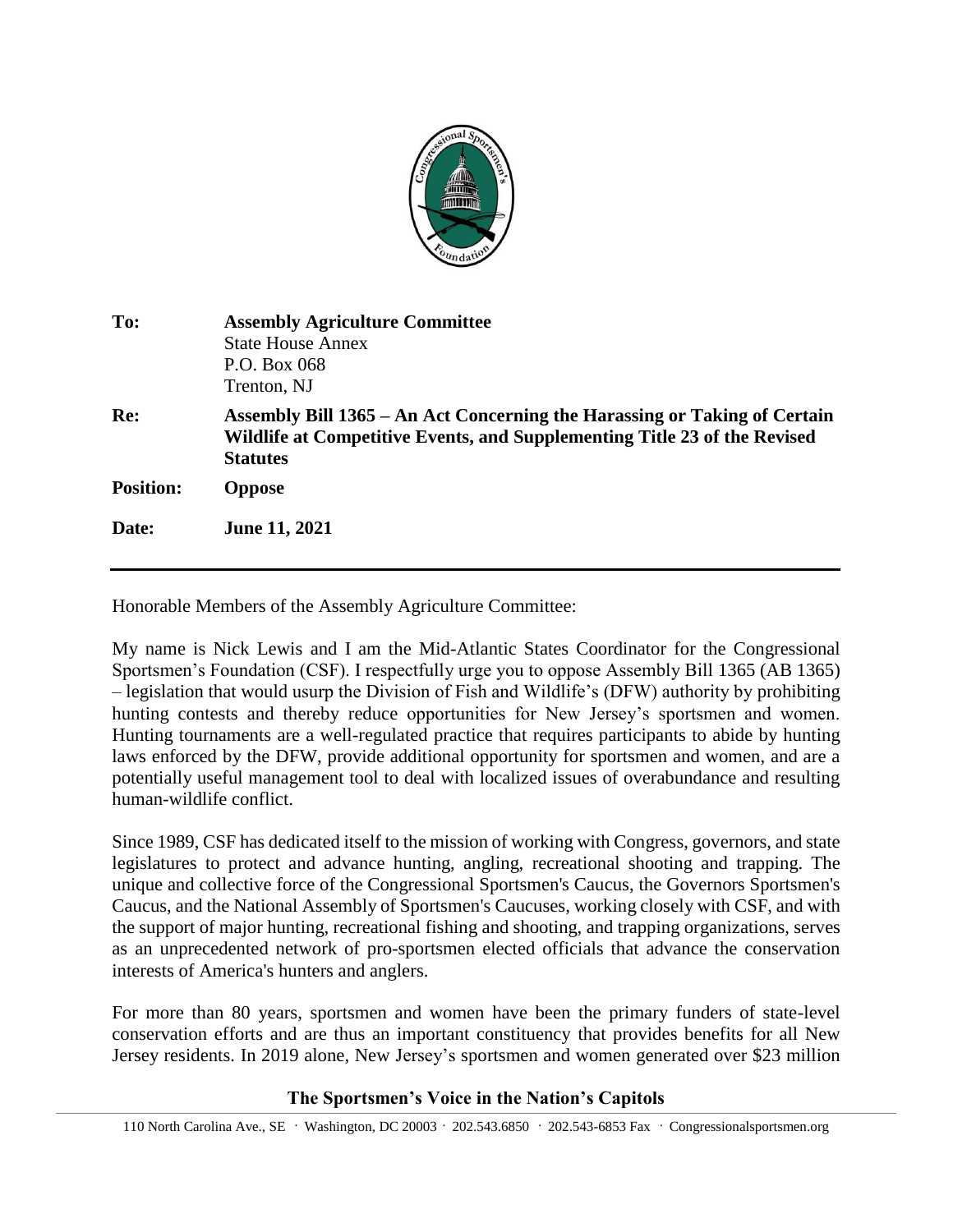dollars for conservation through the American System of Conservation Funding – a *"user pays – public benefits"* approach, to support the conservation efforts of the New Jersey Division of Fish and Wildlife. A portion of this population includes sportsmen and women who participated in hunting tournaments. Contrary to the misinformed narrative that often circles the topic of hunting contests, parties to these tournaments are not exempted from following the same wildlife laws and regulations as other regulated hunting activities – especially in regards to methods of take, hunting hours, the requirement for a New Jersey hunting license, and any rules pertaining to the tagging/use of the animal after the harvest.

Participation in hunting has been on a declining trend across the nation for the past 30 years. In 1991, the U.S. Fish and Wildlife Service reported a total of 728,217 certified paid license holders<sup>1</sup>; by 2020, that number had decreased to  $556,897$ .<sup>2</sup> Because the DFW heavily relies nearly entirely on funding generated by the sale of hunting and fishing licenses, the decline of hunters in New Jersey poses a threat to the future ability of the Division to effectively carry out its mission. Although this trend has been present for the past few decades, states across the nation – New Jersey included – saw increased license sales during the ongoing COVID-19 pandemic.<sup>3</sup> Sportsmen and women took to their favorite woods, fields, and waterbodies in the pursuit of game. With the recent increased interest in hunting as a result of the pandemic, legislation such as AB 1365 would be a drastic step in the wrong direction. I encourage the Committee to explore ways to expand hunting opportunities throughout New Jersey, not limit them as would be done through the passage of this legislation.

Additionally, AB 1365 poses to eliminate a potential management tool for dealing with localized issues of wildlife overabundance and human-wildlife conflict, and it is therefore not in the best interest of the Division, or public safety. Numerous accounts of conflicts between wildlife, humans, and their pets have been well-documented in the media, and it stands to reason that the frequency of these occurrences is likely to increase if hunting opportunities are limited.

For the past century, the DFW and its predecessor, has successfully managed wildlife populations in the state and is the recognized expert on fish, wildlife and ecosystem health within the state government. This bill seeks to legislatively manage wildlife, thereby circumventing DFW's science-driven regulatory processes. Should there be a need to augment the current practices regarding hunting tournaments, the DFW is the appropriate entity to do so. Utilizing the best biological and sociological data available the DFW would be able to determine what regulations would be appropriate to pursue, then vet them through their existing rulemaking process, inclusive of public input and comments. Such potential regulations might include: requiring event organizers to contract with a tannery or furrier to ensure harvested animals are utilized appropriately, limiting the number of contests held through permitting, limiting the number of participants in each contest,

 $\overline{\phantom{a}}$ 

## **The Sportsmen's Voice in the Nation's Capitols**

110 North Carolina Ave., SE **.** Washington, DC 20003 **.** 202.543.6850 **.** 202.543-6853 Fax **.** Congressionalsportsmen.org

<sup>1</sup> *National Hunting License Report*. US Fish and Wildlife Service, 2003. Available online at: [https://www.fws.gov/wsfrprograms/subpages/licenseinfo/HuntingLicCertHistory.pdf.](https://www.fws.gov/wsfrprograms/subpages/licenseinfo/HuntingLicCertHistory.pdf)

<sup>2</sup> *National Hunting License Report*. US Fish and Wildlife Service, 2015. Available online at: [https://www.fws.gov/wsfrprograms/subpages/licenseinfo/Natl%20Hunting%20License%20Report%202020.pdf.](https://www.fws.gov/wsfrprograms/subpages/licenseinfo/Natl%20Hunting%20License%20Report%202020.pdf)

<sup>3</sup> *COVID-19 and Hunting License Sales.* Council to Advance Hunting and the Shooting Sports, 2020. Available

online at: https://cahss.org/covid-19-and-hunting/